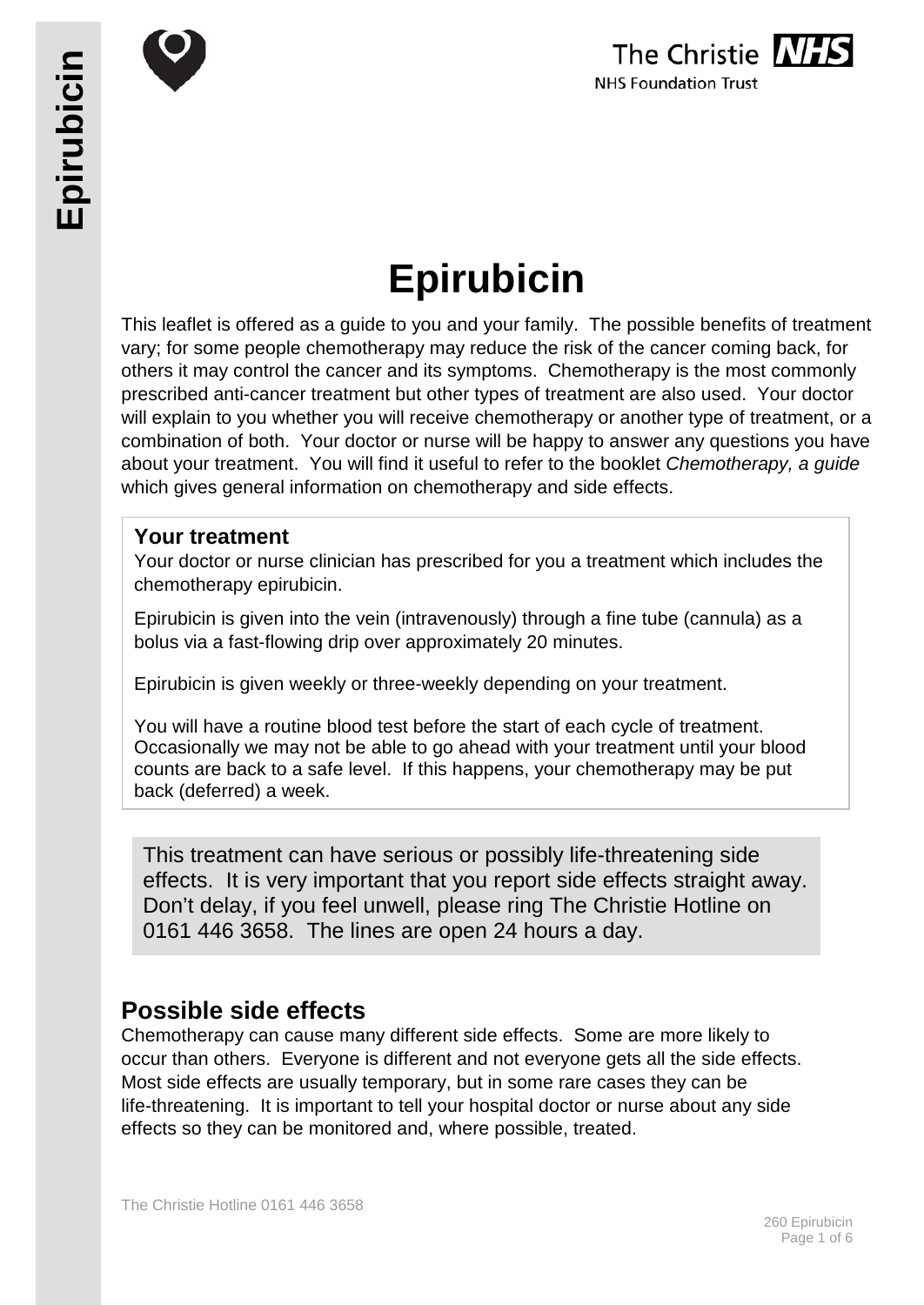# **Common side effects (more than 1 in 10)**

# • **Increased risk of serious infection**

You are vulnerable to infection while you are having chemotherapy. Minor infections can become life-threatening in a matter of hours if left untreated. Symptoms of infection include fever, shivering, sweats, sore throat, diarrhoea, discomfort when you pass urine, cough or breathlessness. We recommend that you use a digital thermometer so you can check your temperature. You can buy one from your local chemist.

# **If you feel unwell, you have symptoms of an infection or your temperature is 37.5ºC or above or below 36ºC contact The Christie Hotline straight away**.

# • **Bruising or bleeding**

This treatment can reduce the production of platelets which help the blood clot. Let your doctor know if you have any unexplained bruising or bleeding, such as nosebleeds, bloodspots or rashes on the skin, and bleeding gums. You may need a platelet transfusion.

## • **Anaemia (low number of red blood cells)**

While having this treatment you may become anaemic. This may make you feel tired and breathless. Let your doctor or nurse know if these symptoms are a problem. You may need a blood transfusion.

## • **Pain along the vein**

Following treatment it is not unusual to experience pain or aching along the course of the vein. The vein may feel tight or hard to the touch. Sometimes you can see vein 'indentation' along the arm. If there is any redness, soreness or swelling please contact The Christie Hotline number for advice.

#### • **Urine discolouration**

Due to its red colour, epirubicin may discolour your urine red or pink for up to 24 to 48 hours following treatment.

#### • **Hair loss**

Hair loss is usually total. The hair falls out gradually 10 to 14 days following your first course of treatment. Body and facial hair can also fall out. The time scale varies from person to person. Please remember that this is a temporary side effect and your hair will grow back when your treatment is complete. If you would like an appointment with the wig service, this can be arranged for you by visiting the Cancer Information Centre (department 7). Ask the staff for a copy of the 'Wig Fitting Service'. A selection of headscarves and turbans is available from 'Headstart'.

#### • **Nausea and vomiting (sickness)**

The severity of this varies from person to person. Anti-sickness medication may be given along with your chemotherapy to prevent this. You will also be given antisickness tablets to take at home. If you continue to feel or be sick, contact your GP or this hospital, because your anti-sickness medication may need to be changed or increased.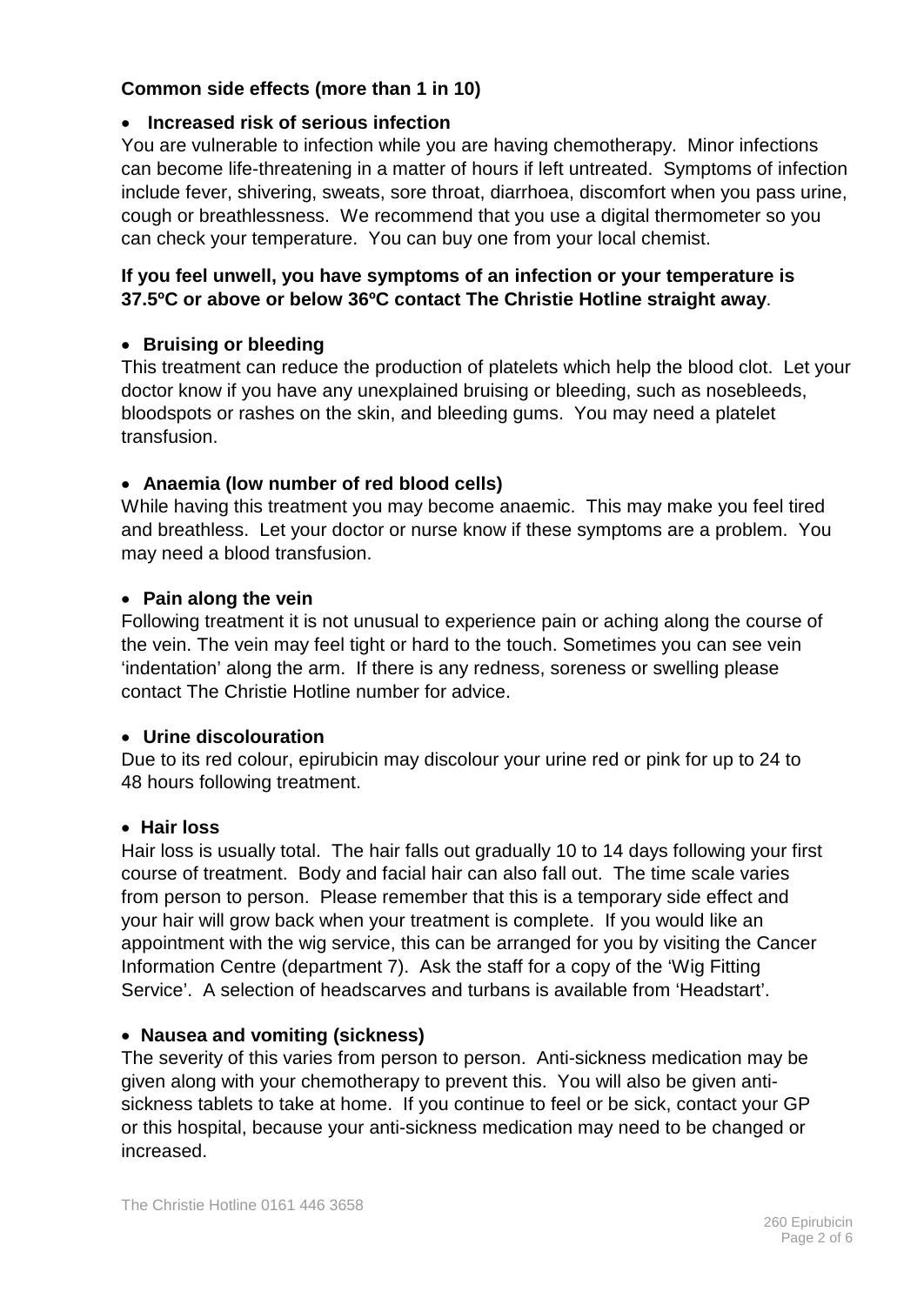# • **Lethargy**

Some chemotherapy may make you feel tired and lacking in energy. It can be frustrating when you feel unable to cope with routine tasks. You may benefit from additional support during your treatment. Complementary therapies may be helpful. Speak to your nurse or doctor for further information. If necessary, take time off work. Gentle exercise, such as walking, can be beneficial.

# • **Sore mouth**

Your mouth may become sore or dry, or you may notice small mouth ulcers during this treatment. Drinking plenty of fluids and cleaning your teeth regularly and gently with a soft toothbrush can help to reduce the risk of this happening. We can prescribe a mouthwash for you to use during treatment. You can dilute this with water if your mouth is sore. Ask your doctor or nurse for further advice. There is also general mouth care information in the chemotherapy booklet. If you continue to have a sore mouth, please contact The Christie Hotline.

# • **Strange taste**

Chemotherapy can often leave a strange, metallic taste in your mouth. It can also make food seem tasteless and bland. Normal taste will usually come back after the treatment finishes. Ask the staff for dietary booklets which you may find helpful.

# • **Changes to nails**

Your nails may become darker. White lines may appear on them. These changes grow out over a few months once the treatment has finished. Acrylic nails are not recommended.

# • **Loss of periods**

Due to the effect of chemotherapy on the ovaries, you may find that your periods become irregular or stop. This is more likely in women over the age of 40 when most women will notice some change in their periods. It is less common in women under the age of 40 but does still happen and can result in significant menopausal symptoms (see section below). Even if your periods stop completely during chemotherapy your periods may come back several years later. This means that you may be able to become pregnant even many years after chemotherapy. It is very important to use contraception if you don't want to get pregnant.

# • **Menopausal symptoms**

When the ovaries stop working due to chemotherapy or during a natural menopause most women experience symptoms such as hot flushes, sweats (night and day) and vaginal dryness. These hormonal changes can make the vagina feel as though it has shrunk and become less easy to stretch. This is called vaginal atrophy and can result in discomfort, pain on sexual intercourse, itching and recurrent urine infections. If your ovaries don't start to work again the vaginal symptoms can be permanent, although the flushes and sweats tend to reduce and stop over a small number of years. Some women who have already gone through menopause may notice their symptoms worsening for a time after chemotherapy.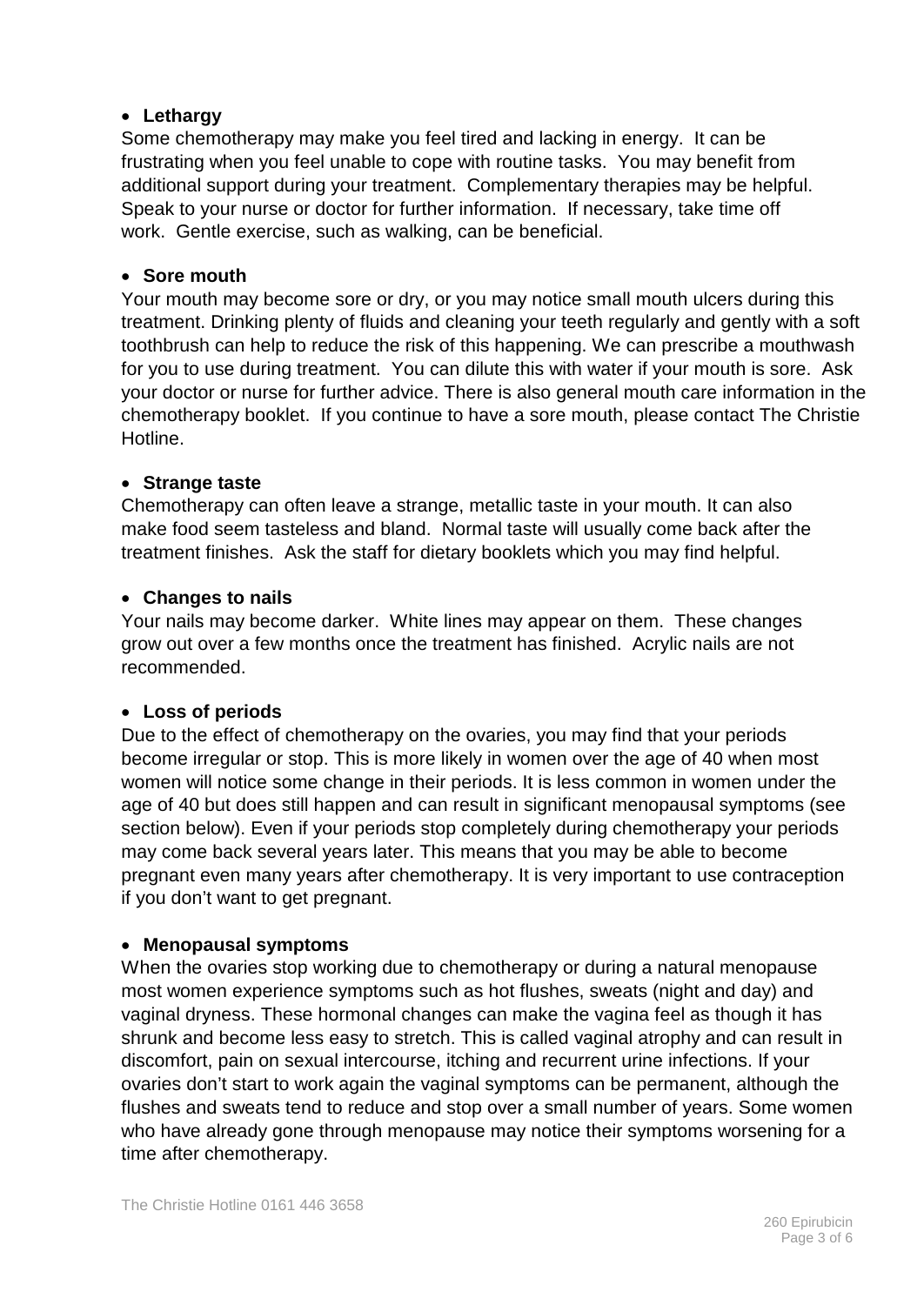The vaginal symptoms can start early and the longer they are left the harder they can be to treat. Please contact your specialist nurse either in clinic or by phone when the symptoms first develop if you would like help. Symptoms can be managed in several ways including gels, essential oil pessaries and sometimes local oestrogen replacement. You may also find it helpful to request the booklet 'Menopausal symptoms and breast cancer' by Breast Cancer Care (either from your breast care nurse, the cancer information centre at The Christie or online).

## • **Heartburn**

Chemotherapy treatment can cause indigestion and reflux. If you experience this please contact The Christie Hotline. Heartburn can be treated with medication from your GP.

## **Uncommon side effects (less than 1 in 10)**

## • **Blood clots**

During chemotherapy you are more at risk of blood clots in the legs (DVT) or lungs (PE). Occasionally these clots can be life-threatening. To help prevent clots, keep mobile and drink plenty of non-alcoholic fluids.

**Chest pain and palpitations.** Epirubicin can affect the heart muscle. **Go straight to A&E if you have chest pain during or in between treatments.**

# • **Cardiotoxicity (damage to the heart)**

Rarely epirubicin can cause damage to the heart leading to heart failure. This can sometimes occur some months after the treatment has finished. The function of your heart may be checked with an echocardiogram/MUGA scan before you start treatment and the dose of epirubicin you receive is carefully monitored.

#### • **Skin changes**

Epirubicin can cause a rash which may be itchy. Your doctor can prescribe medication to help with this. Areas which have previously been treated with radiotherapy may become red and sore. Let your doctor know if this happens. The skin over the vein used for the injection may become discoloured. Your skin may darken, due to the excess production of pigment. The darkening usually returns to normal a few months after treatment has finished. Asian and African-Caribbean people may develop noticeable light patches on their skin. Your skin can also be more sensitive to sunlight. You can still go out in the sun but avoid direct sunlight and use a higher factor sunblock cream.

#### • **Diarrhoea**

 $\sqrt{!}$  If this becomes a problem while you are having treatment, please contact The Christie Hotline for advice. **If you develop severe diarrhoea, it is important to contact the hospital straight away as this may be the sign of a serious infection. Don't delay!**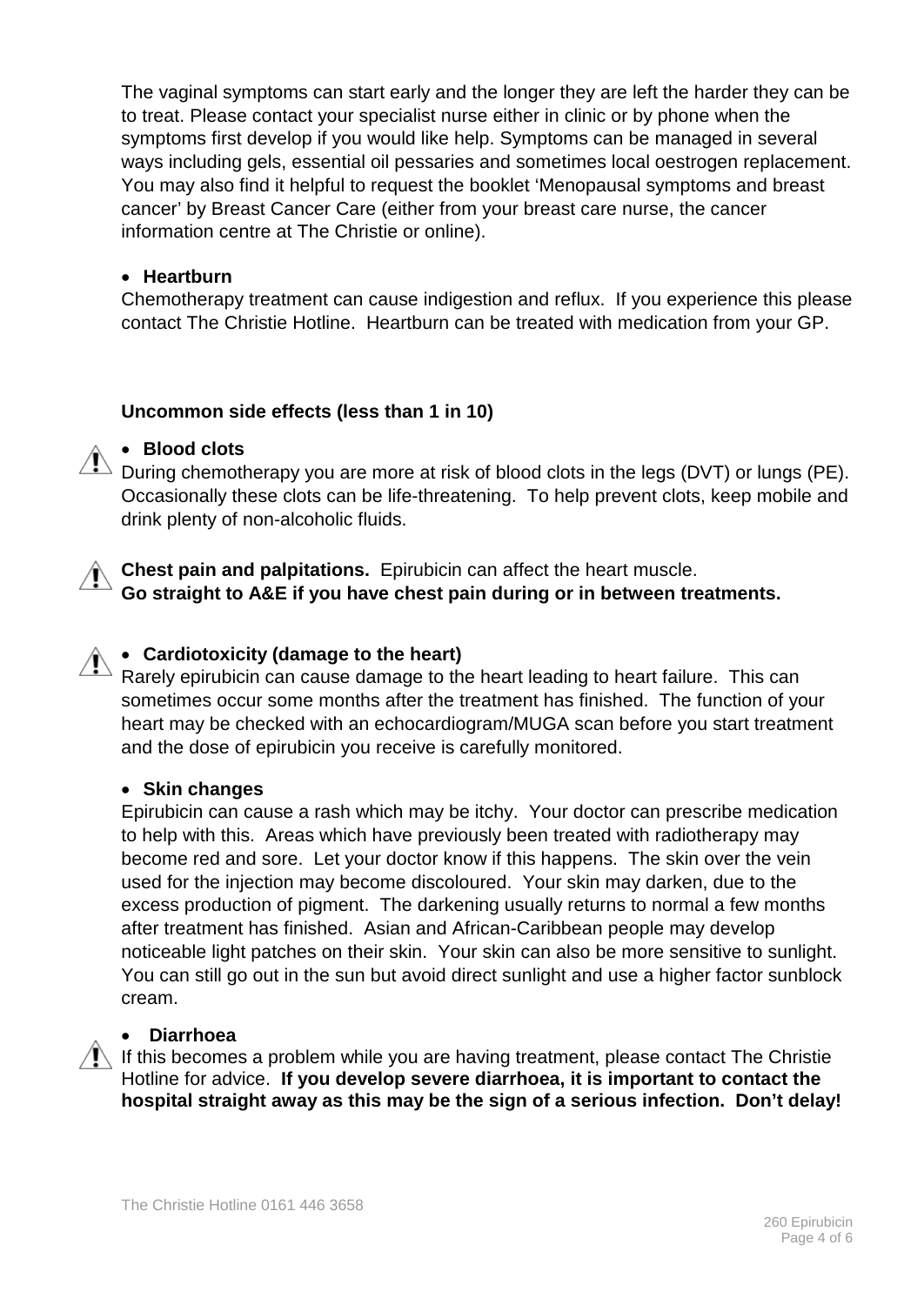## • **Constipation**

Chemotherapy can also make you become constipated. Try to drink plenty of fluids and eat foods high in fibre. Tell your doctor who may prescribe a suitable laxative. Ask the staff for a copy of 'Eating: Help Yourself' which has useful ideas about diet when you are having treatment.

## **Rare side effects (less than 1 in 100)**

• **Extravasation** is when chemotherapy leaks outside the vein. If you develop redness, soreness or pain at the injection site **at any time** please let us know straight away.

#### **Serious and potentially life threatening side effects**

In a small proportion of patients chemotherapy can result in very severe side effects which may rarely result in death. The team caring for you will discuss the risk of these side effects with you.

# **Sex, contraception & fertility**

## **Protecting your partner and contraception:**

We recommend that you or your partner use a condom during sexual intercourse while you are having the course of chemotherapy. Chemotherapy is dangerous to unborn babies and you should not try to become pregnant whilst you are having chemotherapy. Using a condom will also protect your partner from any chemotherapy drugs that may be present in the semen or vagina.

If you suspect that you may be pregnant please tell your doctor immediately.

**Fertility:** This chemotherapy may affect your ability to have children. Your doctor or nurse should have discussed this with you. If not, please ask them before you start treatment.

# **Late side effects**

Some side effects may become evident only after a number of years. In reaching any decision with you about treatment, the potential benefit you receive from treatment will be weighed against the risks of serious long term side effects to the heart, lungs, kidneys and bone marrow. With some drugs there is also a small but definite risk of developing another cancer. If any of these problems specifically applies to you, the doctor will discuss these with you and note this on your consent form.